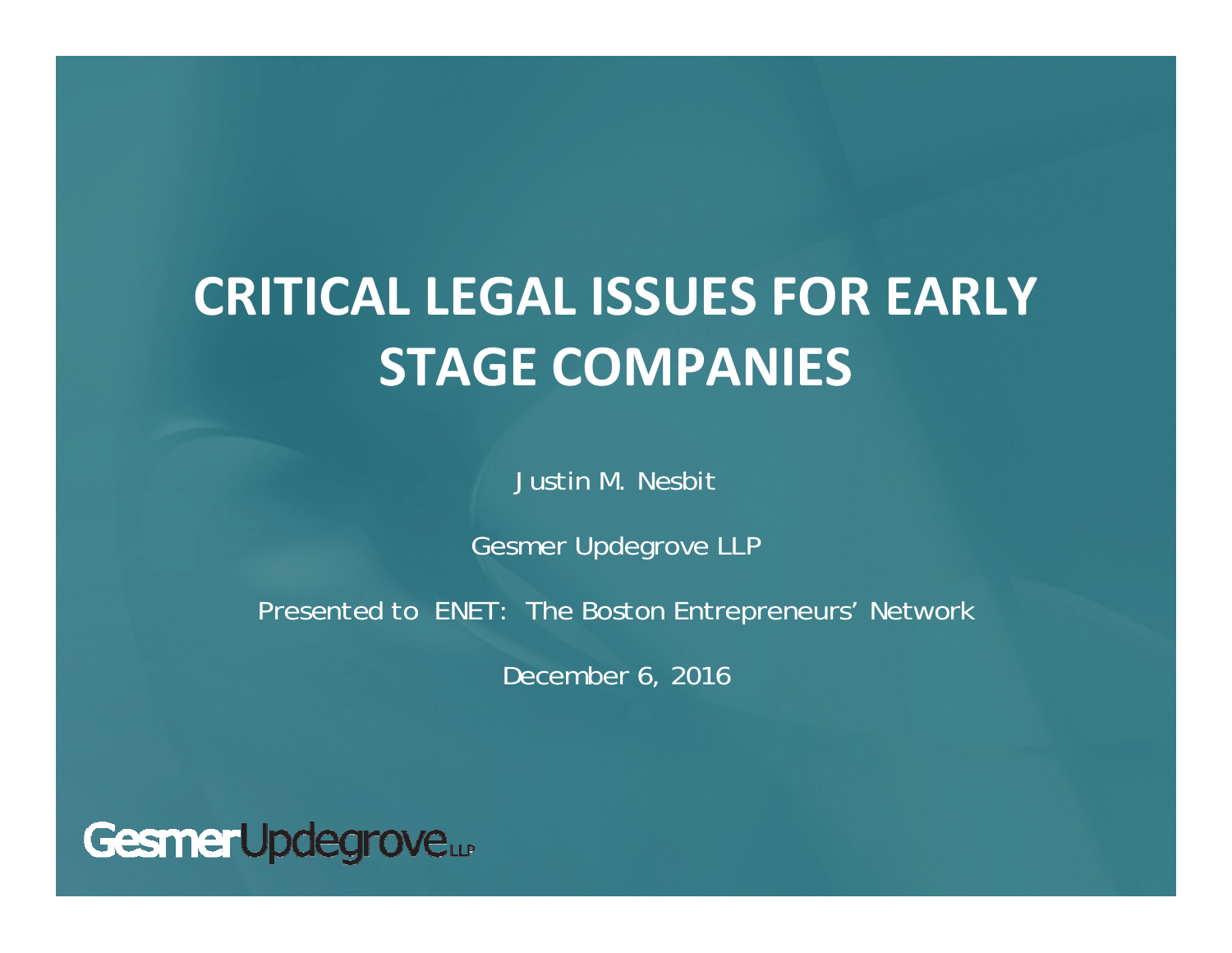

### Who am I?

Justin M. Nesbit Partner Gesmer Updegrove LLP

617.350.6800 justin.nesbit@gesmer.com @JustinNesbit

### Gesmer Updegrove...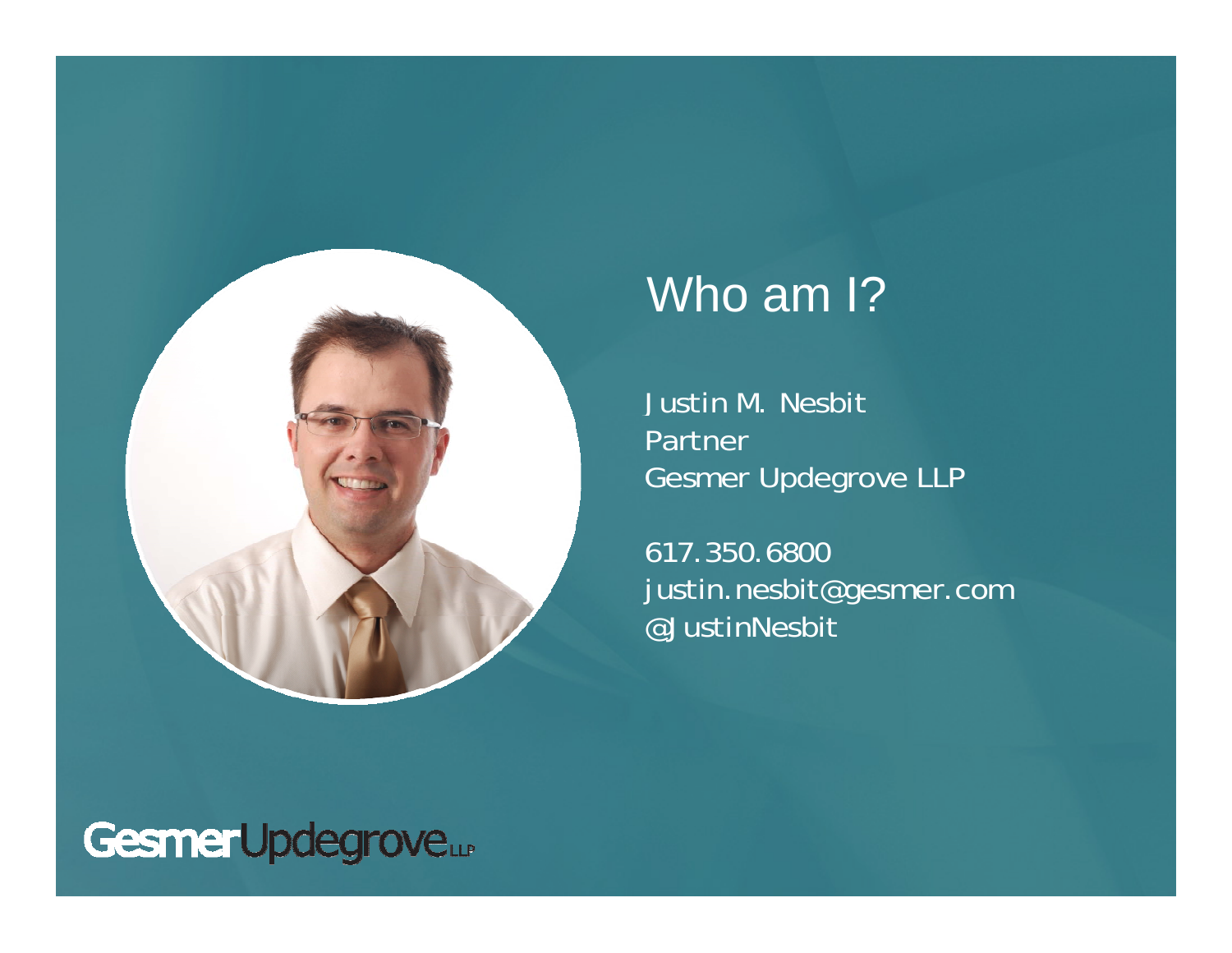## **Overview**

• Pre-Formation Issues Capitalization Stockholders' Agreement / Vesting • Incentivizing Employees • Preparing for Financings and Exits



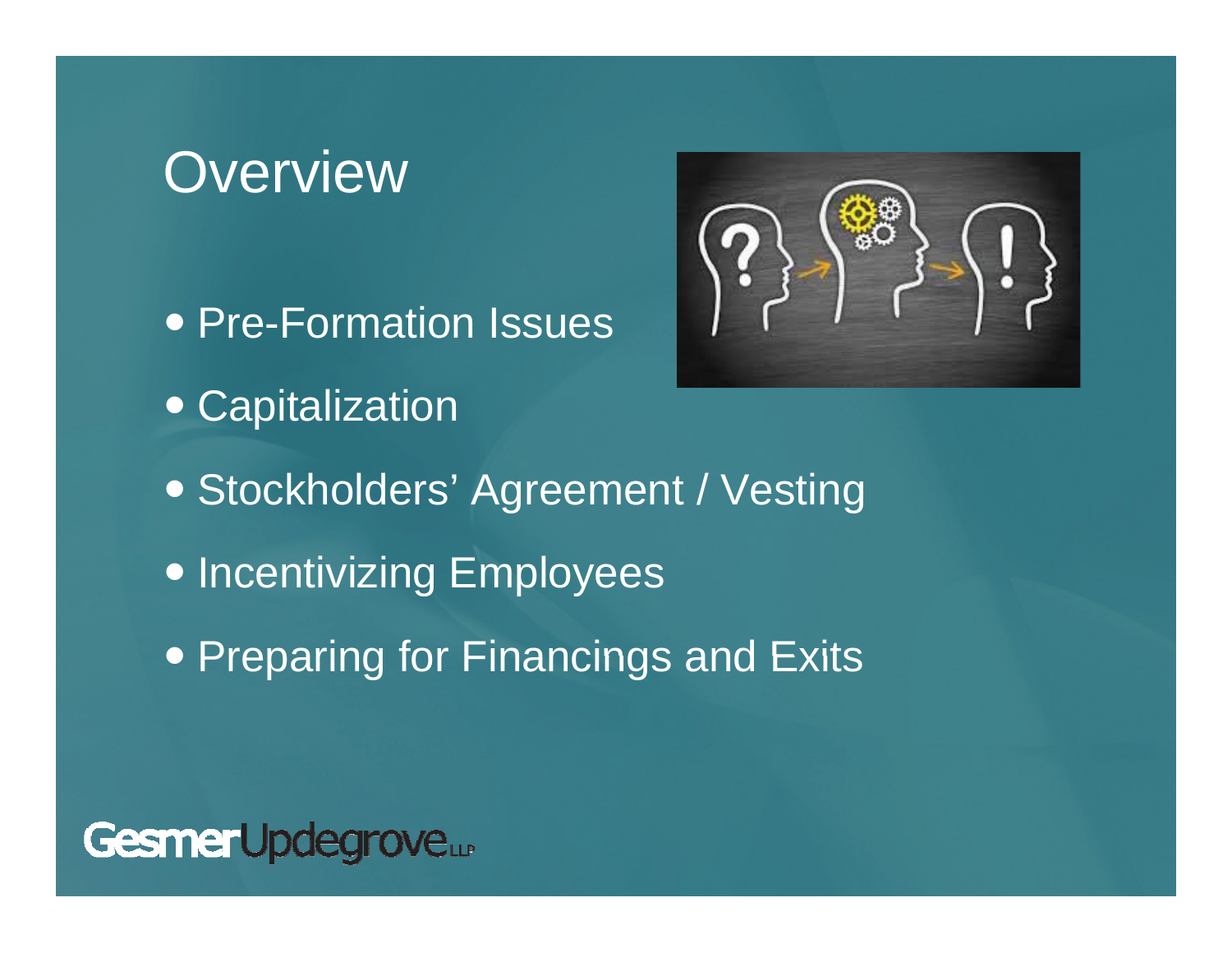## **Key Pre-Formation Issues**

- Structure of Entity?
- Who are the owners?
- What are the founders' responsibilities?
- What work product goes into the business?

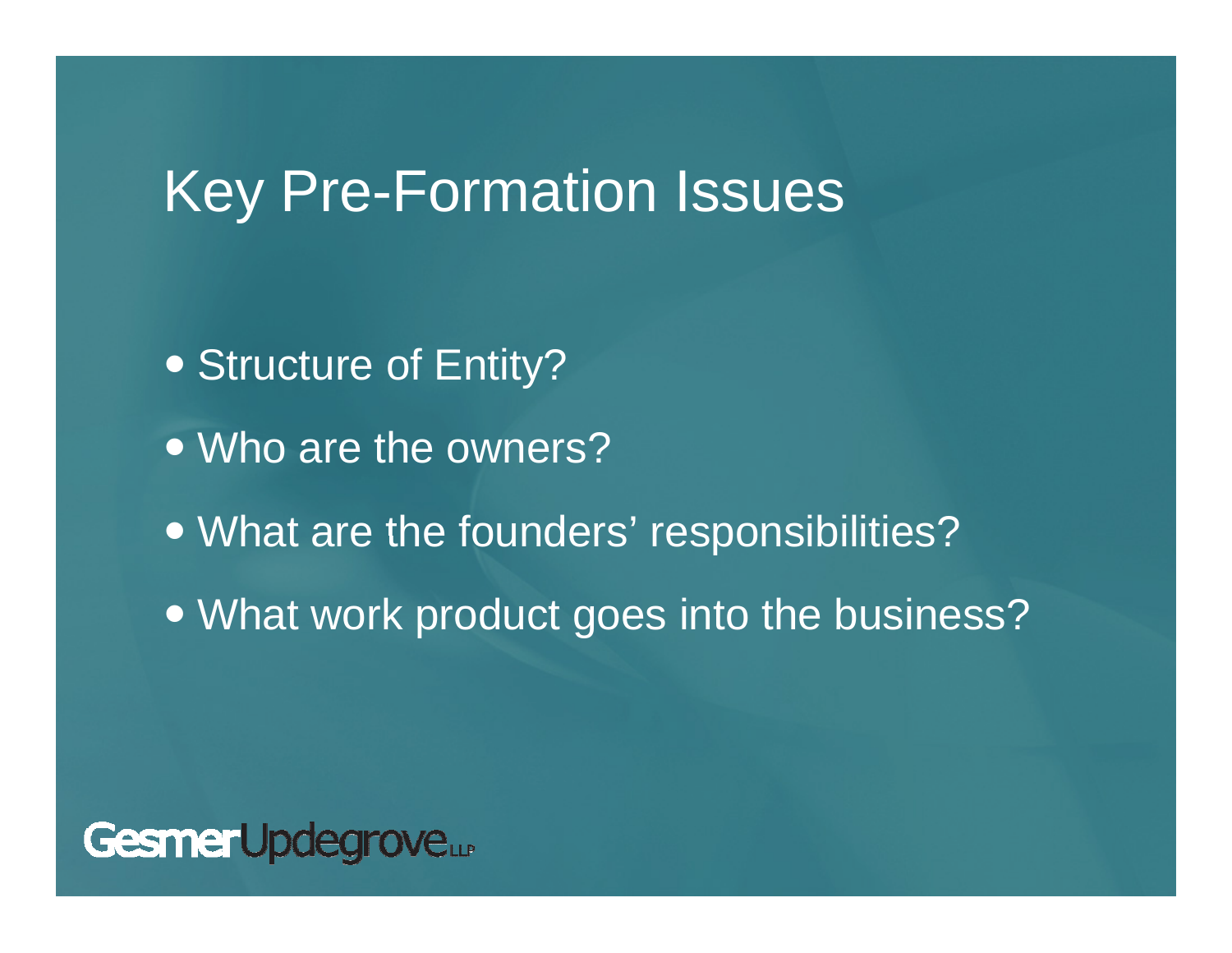## **Capitalization**

- Equity / Cap Table
	- Need to get this right up front, and keep meticulous records going forward.
	- Construct a pro-forma capitalization, showing how the stock is to be allocated among founders, employees, expected investors, etc.
- Who is investing? How much? Type of investment (cash, services, property)?
- The company is not your piggy bank

#### GesmerUpdegrove...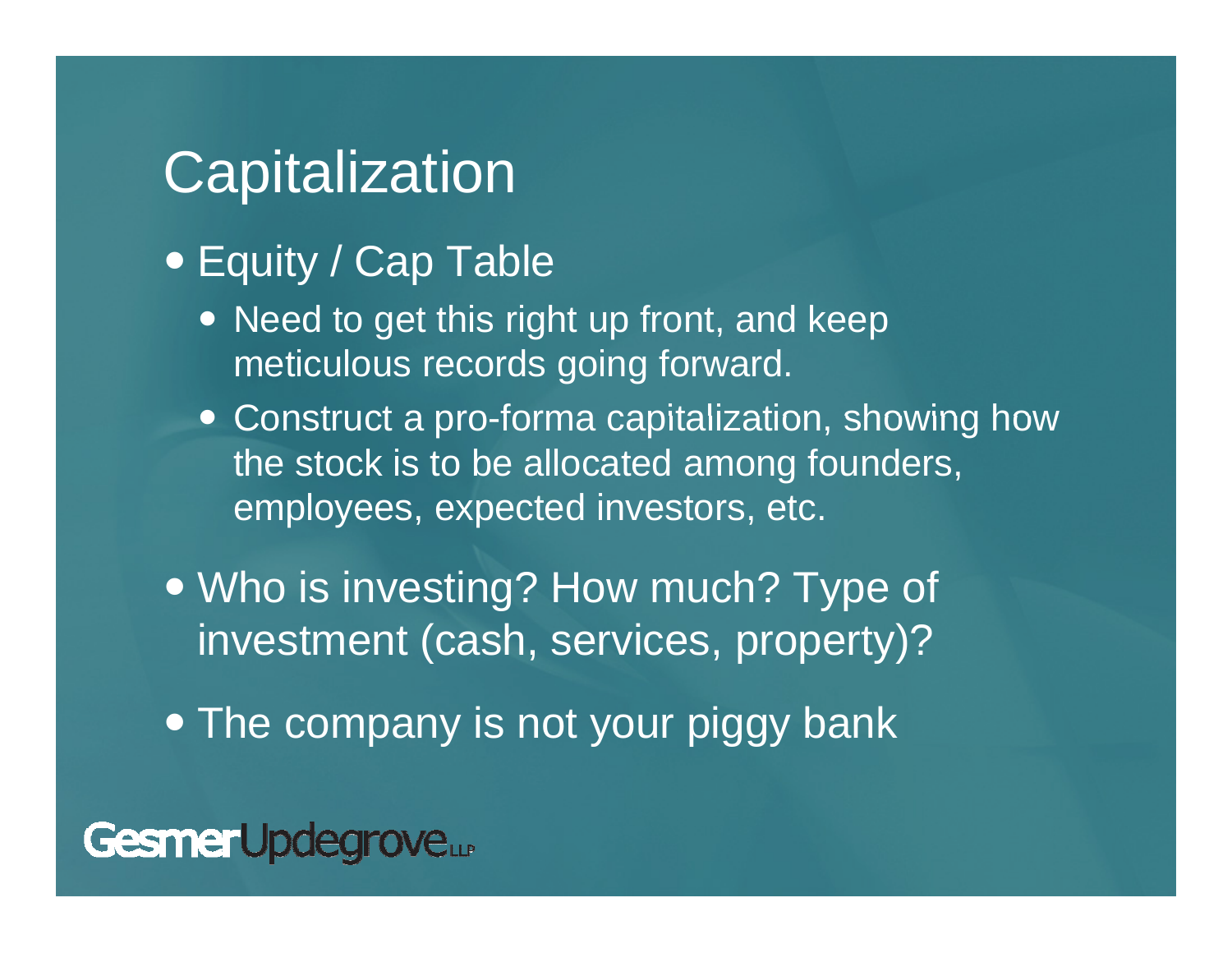### Stockholders Agreement

- Goal: Keep shares in the hands of those continuing to add value
	- Vesting relating to term of service (83b's)
	- Right of first refusal
	- Restrictions on the transfer of stock
	- Voting for specified directors
	- Process for breaking deadlocks

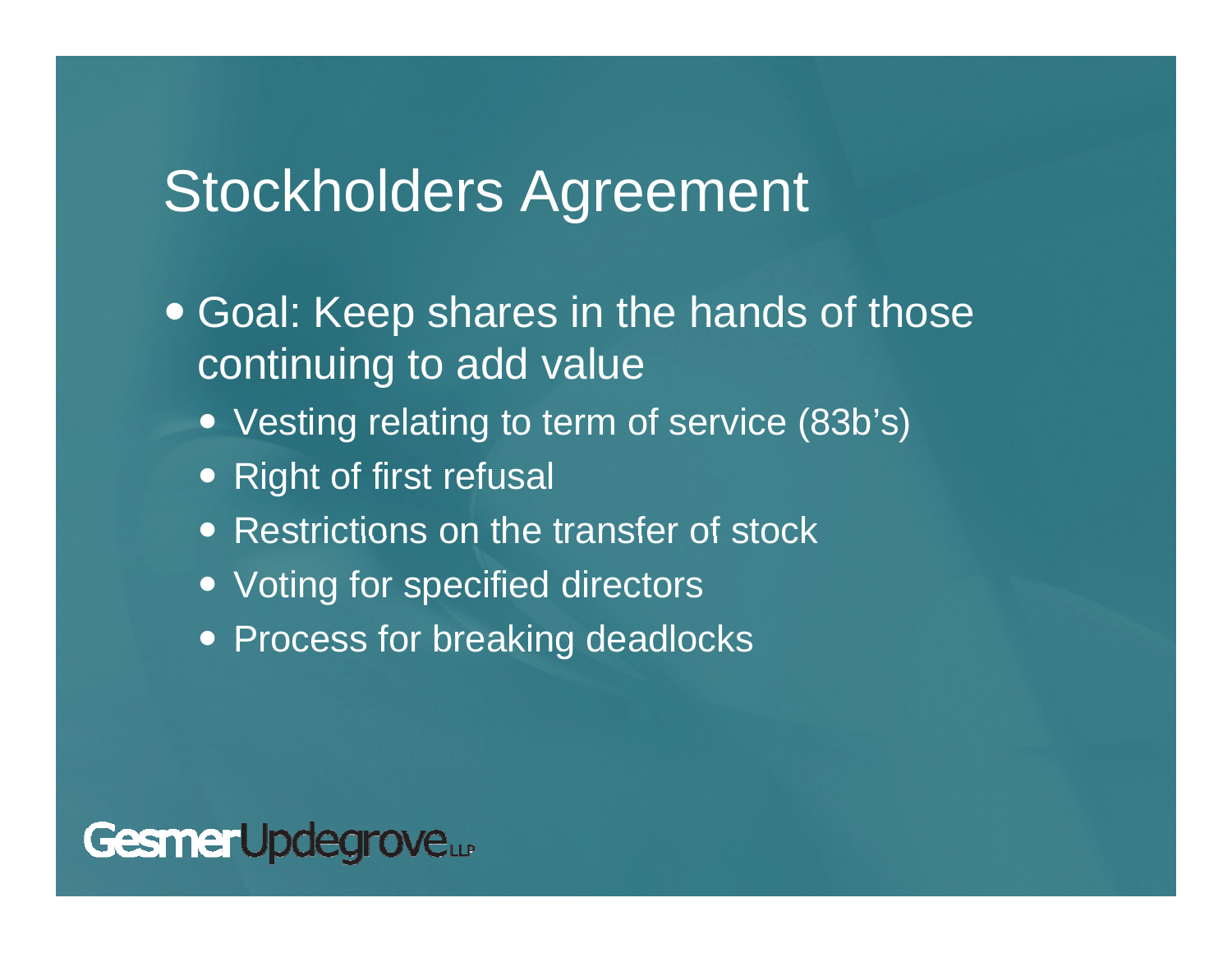# **Incentivizing Employees**

• Pay Minimum Wage (Really!) • Restricted Stock and Options • Beware Contractors and Interns



Gesmer Updegrove...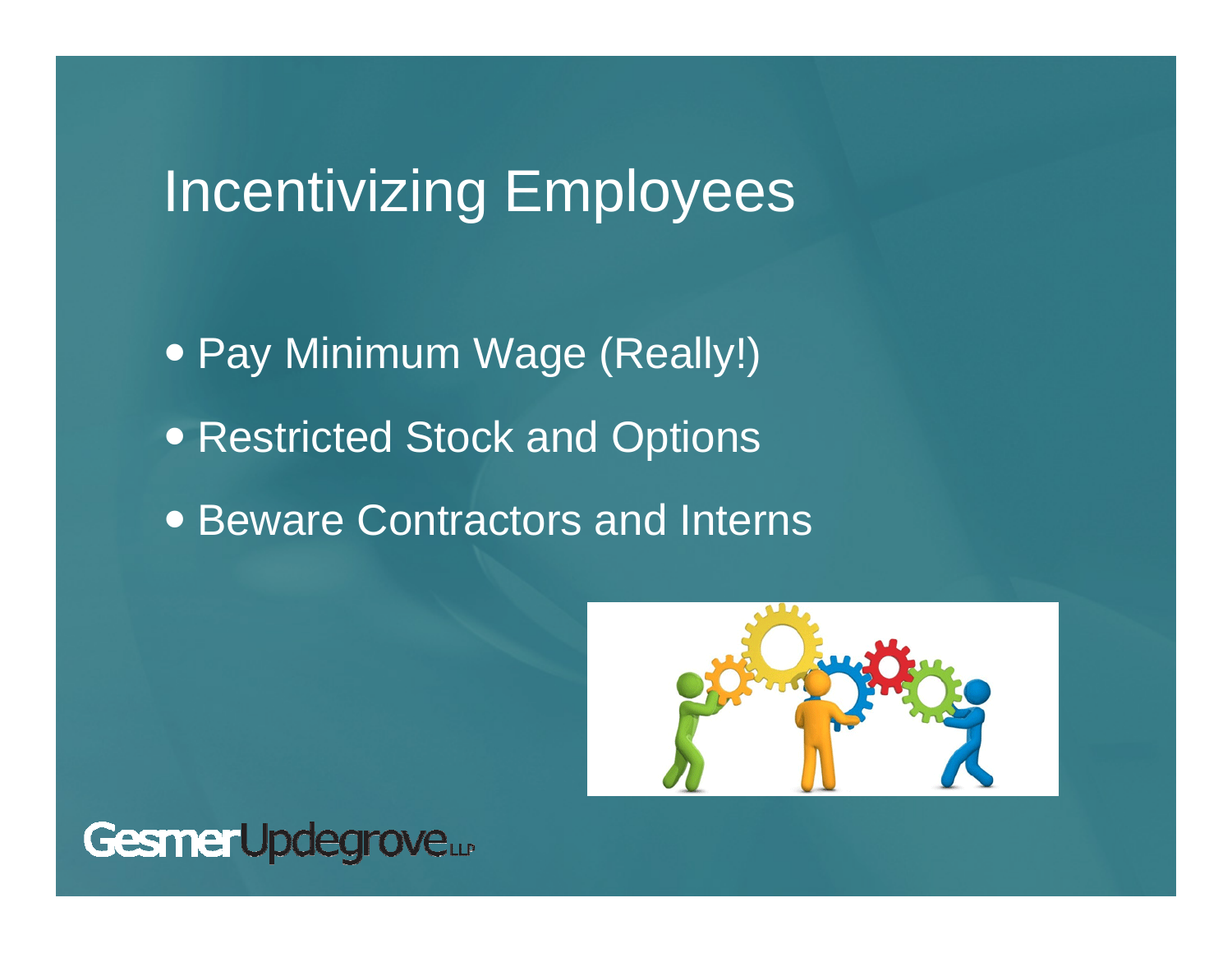## Financings

- Other People's Money
- Investors are helpful, but are not your friends
- Understand financing terms
	- Ask questions
	- Think about impact on future rounds
	- Be realistic



### GesmerUpdegrove...